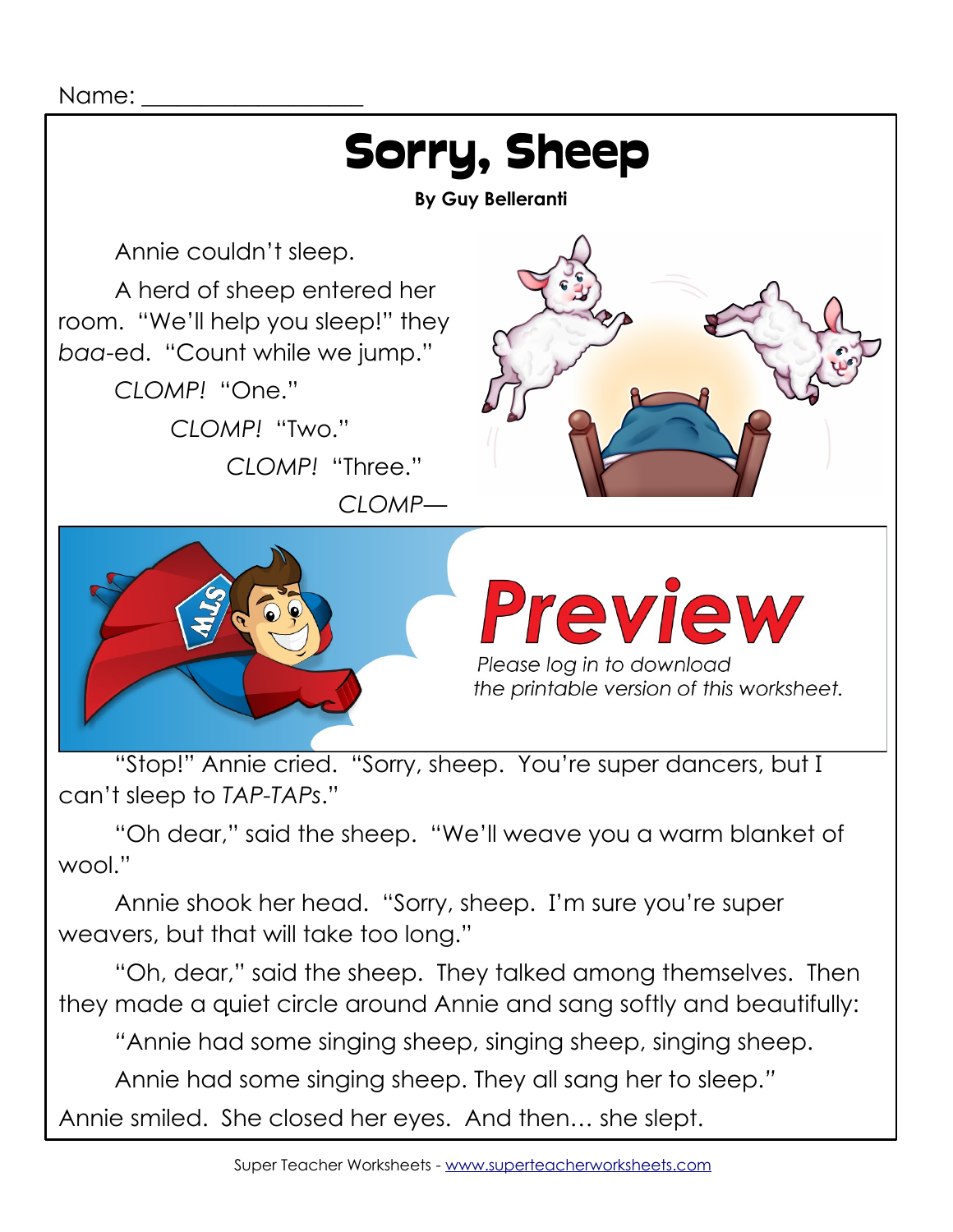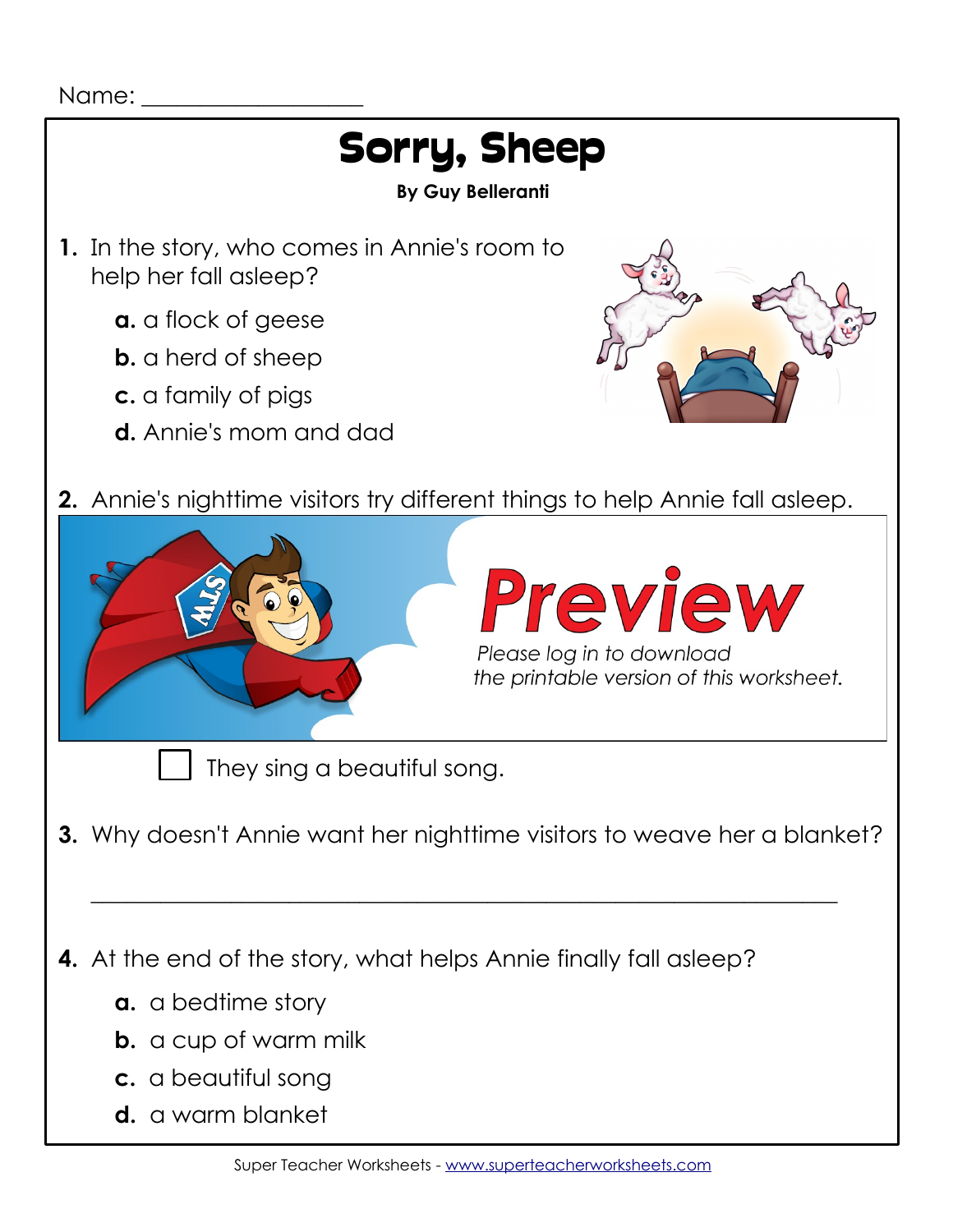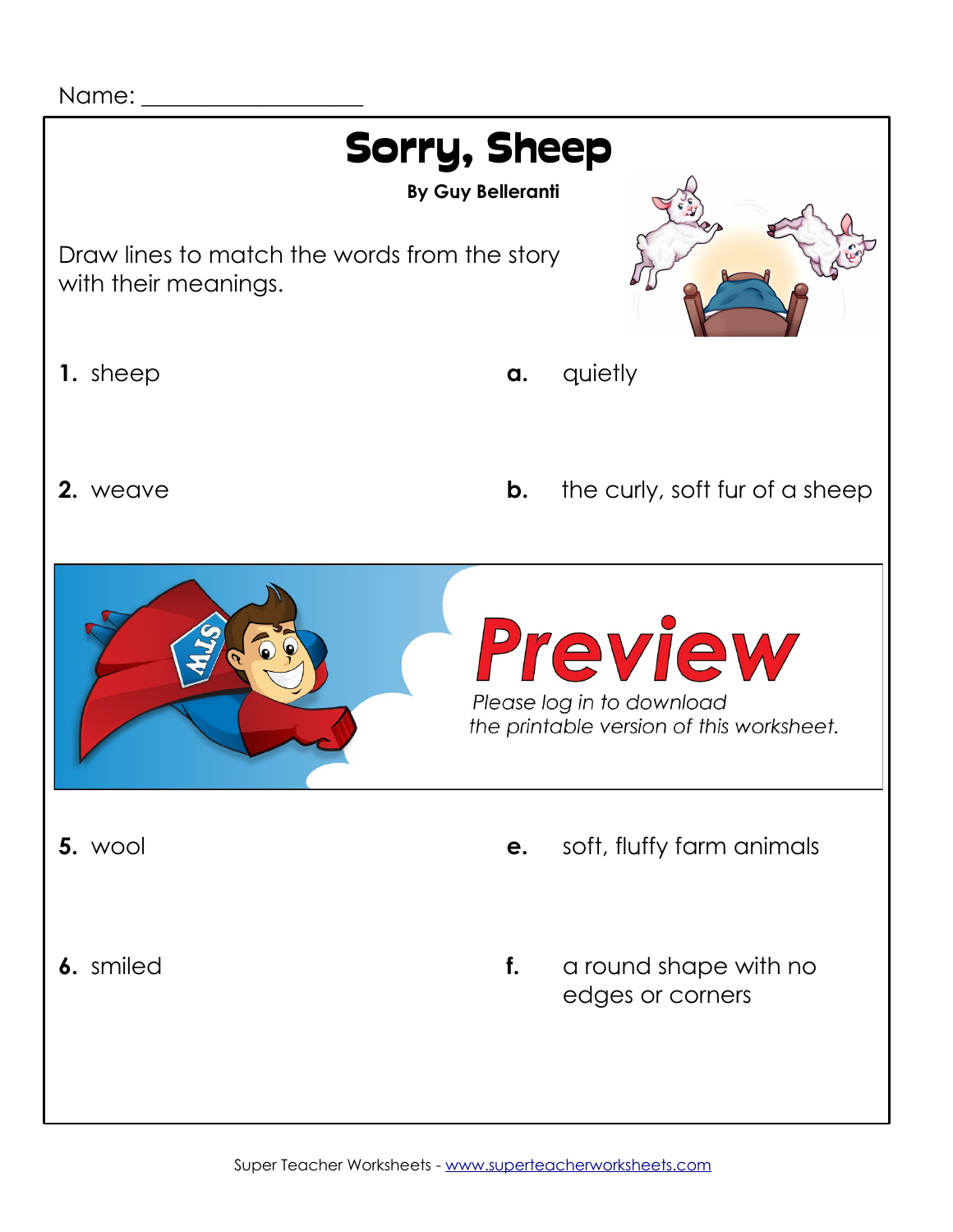

Super Teacher Worksheets - [www.superteacherworksheets.com](http://www.superteacherworksheets.com/)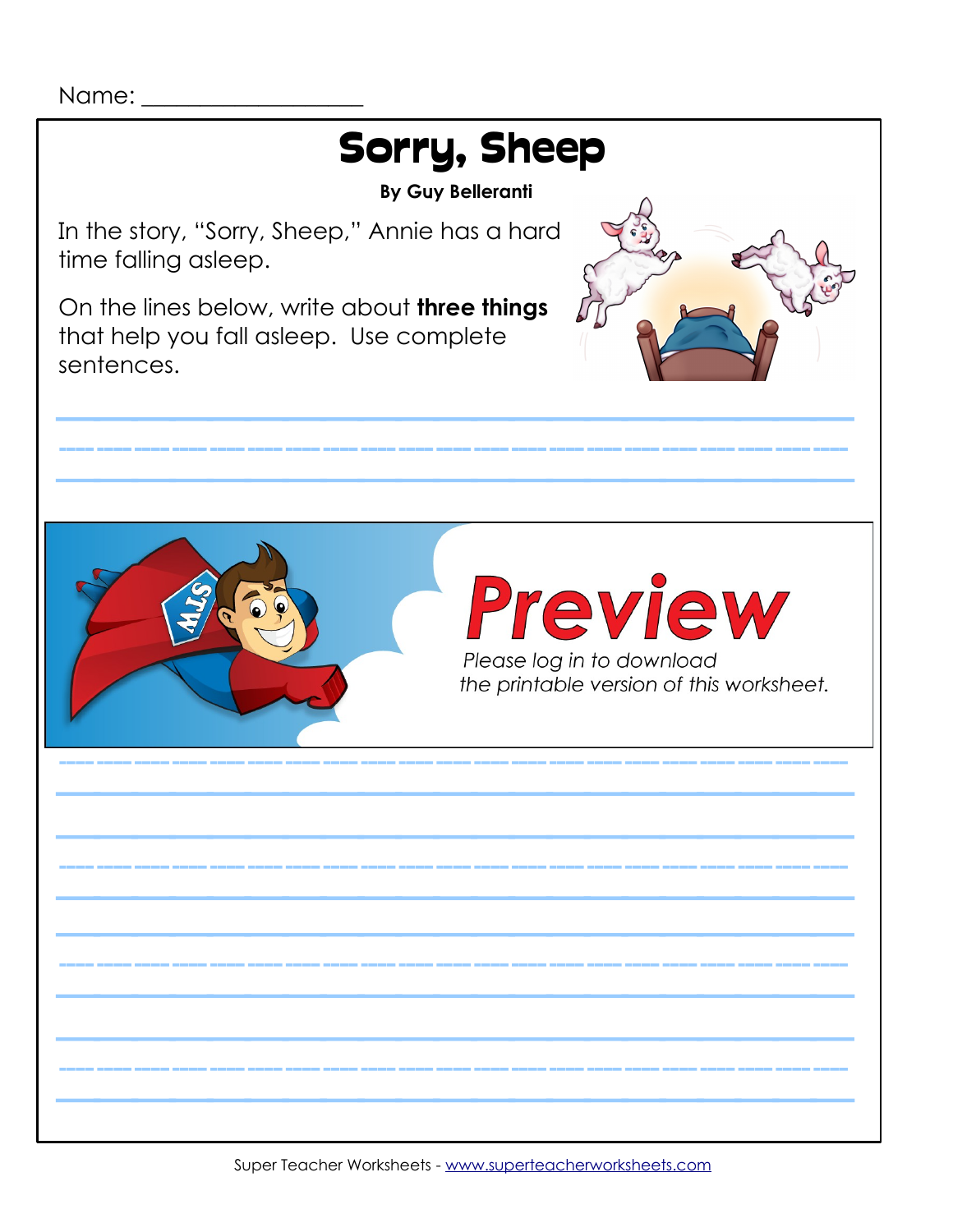